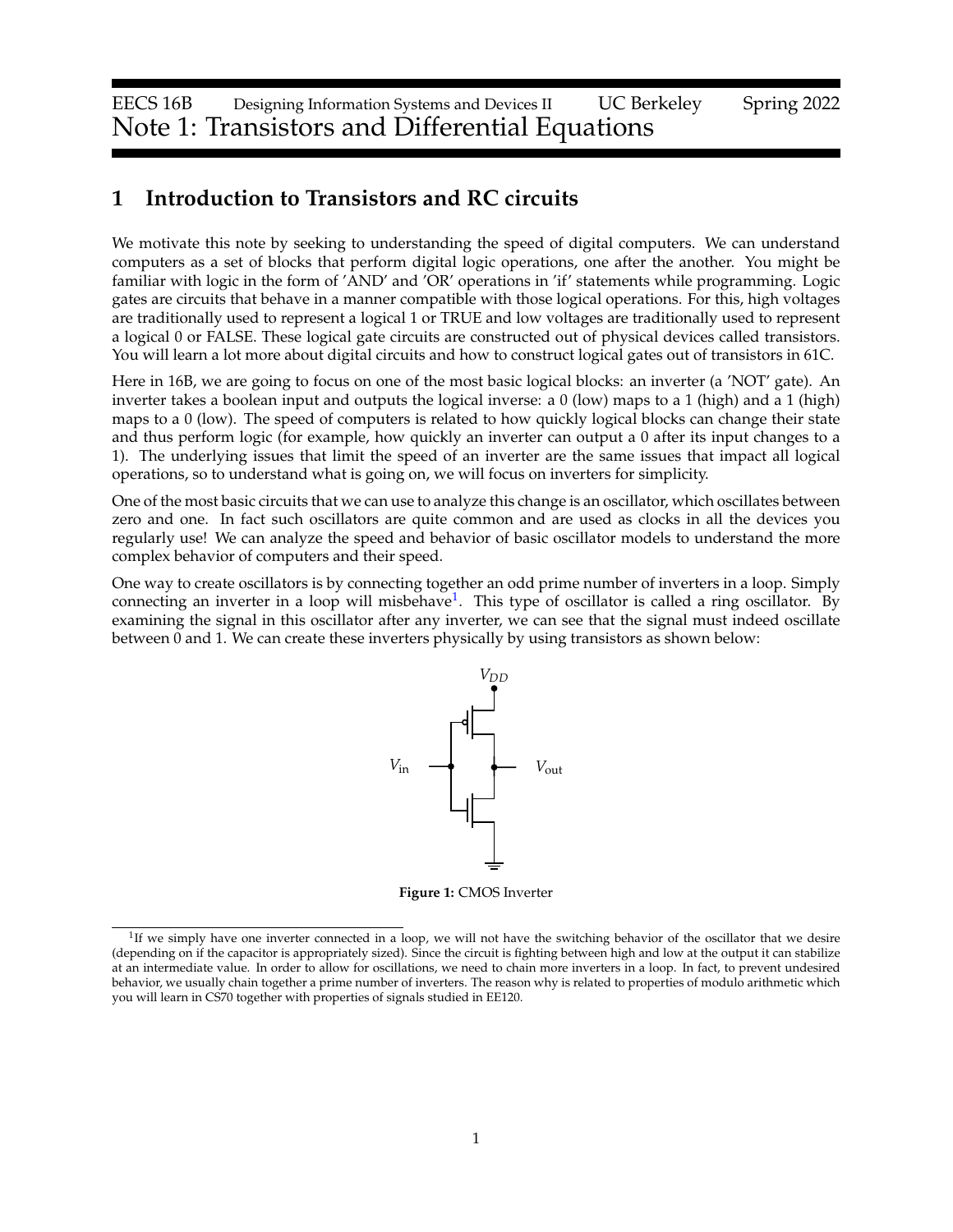

**Figure 2:** Ring oscillator with 3 inverters

<span id="page-1-1"></span>

**Figure 3:** Ring oscillators with 3 CMOS inverters

At their most basic level, transistors can be modeled as switches that change state based on the voltage applied at their gates. There are three terminals on a transistor: a source terminal *S*, a drain terminal *D*, and a gate terminal *G*. The voltage on the Gate determines whether the switch connecting the source and the drain is on (closed) or off (open). The slightly tricky part here comes from understanding "which voltage?" After all, you know from 16A that voltage is physically significant when measured across two points. For transistors, when we talk about the gate voltage, we are talking about the voltage at the gate relative to the voltage at the source. This is usually denoted  $V_{GS} = V_G - V_S$ .

There are two kinds of transistors that we look at in what are called CMOS circuits: NMOS transistors and PMOS transistors. At a basic level, an NMOS transistor is on if the gate voltage *VGS* is greater than some small positive threshold voltage, *Vtn*. This means that an NMOS transistor is on when the gate voltage is sufficiently higher than the source voltage. The threshold voltage tells us how much higher it needs to be. A PMOS transistor is on if the gate voltage *VGS* is less than a small *negative* threshold −*Vtp*. This means that a PMOS transistor is on when the gate voltage is sufficiently lower than the source voltage. The threshold voltage tells us how much lower it needs to be. *NOTE*: Because it is easy to get tripped up by sign errors when we have negative quantities in expressions where we cannot visibly see the signs, many people prefer to look at  $V_{SG} = -V_{GS} = V_S - V_G$  when thinking about PMOS transistors.

At this point, you might be wondering, why do transistors physically behave in this manner? A true answer to that question is out of scope for this course since it requires physics. However, there is a "charge puddle model" that gives a heuristic sense for why transistors work this way.<sup>[2](#page-1-0)</sup> Look at fig. [4.](#page-2-0) The idea of this model is that the gate of the transistor is like one terminal of a capacitor with the other part being in the silicon between the source and drain terminals. When the voltage on the capacitor is high enough in the right direction, a "puddle" of charge carriers forms in the silicon to balance out the charge being put on the gate. When the puddle is large enough (hence the finite threshold), it connects the source and the drain, allowing current to flow between them. The "source" is the terminal that can be viewed as where the relevant charge carriers spill from to form the puddle. For NMOS, these carriers are electrons having a negative charge. For PMOS, these carriers are called "holes" and they have a positive charge. Actually understanding this properly requires more physics but it might help some of you remember the difference between PMOS and NMOS.

<span id="page-1-0"></span><sup>&</sup>lt;sup>2</sup>When we say "heuristic", we generally mean "intuitive", and the word is used to allude to the fact that there's some preciseness missing that makes it not fully accurate or fully rigorous.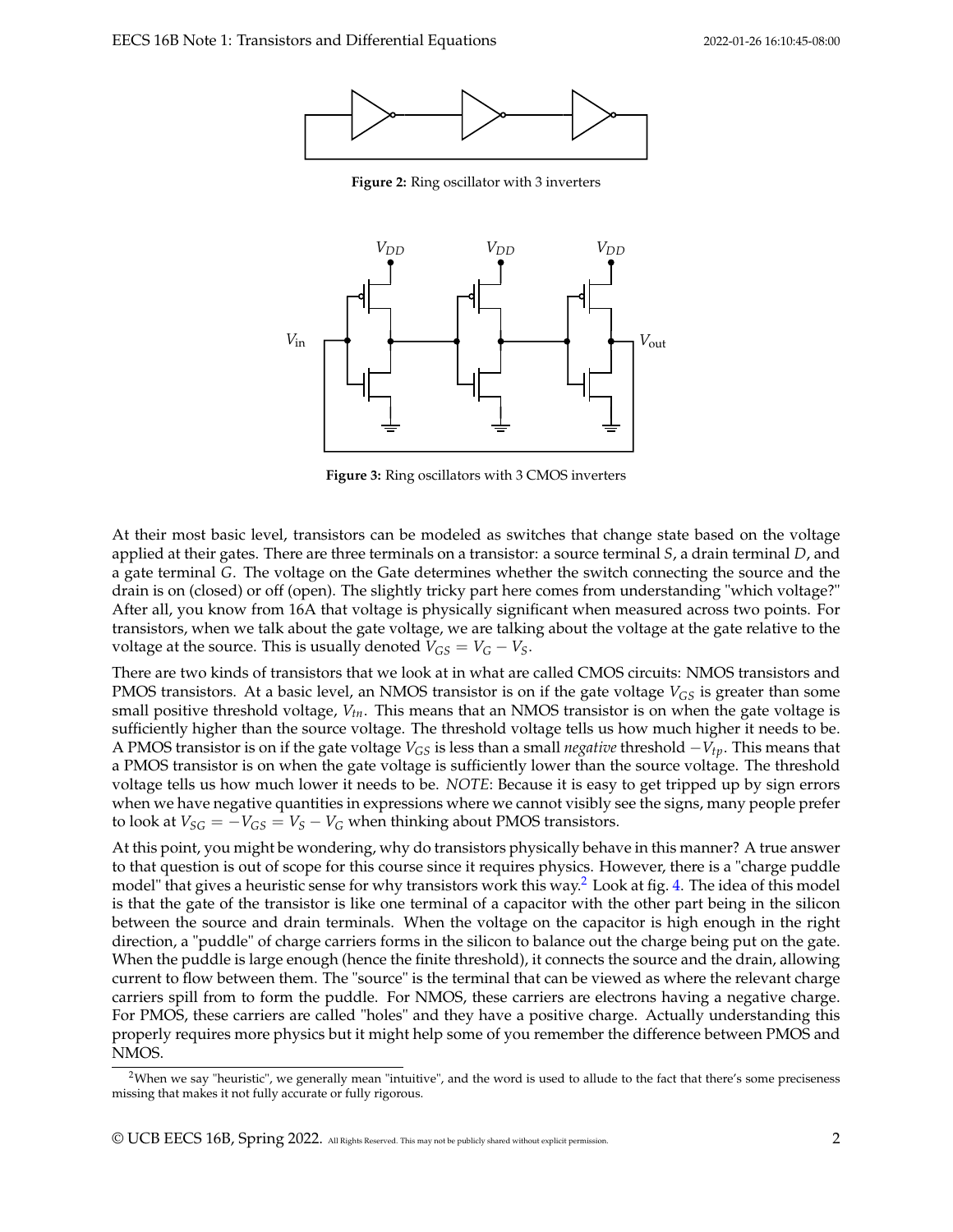<span id="page-2-0"></span>

**Figure 4:** A toy view of a physical transistor to illustrate the "puddle" model of transistor operation. The "puddle" is the group of negative charges that have accumulated on the interface of the semiconductor and the oxide. [https://](https://en.wikipedia.org/wiki/Threshold_voltage) [en.wikipedia.org/wiki/Threshold\\_voltage](https://en.wikipedia.org/wiki/Threshold_voltage) has an interesting animation that literally shows the "puddle" growing as the gate voltage changes.

Using the most basic switch model of transistors, each inverter switches instantaneously. If each inverter switched instantaneously, then connecting them in a loop with an odd number of inverters would lead to inconsistent behavior! However, since we can implement this circuit in the real world, there must be some aspect of reality that is missing in the switch model. When such inconsistencies arise, this can be a symptom of failing to properly understand real world behavior. In such cases, the usual approach is to approach the problem with a more detailed model. The oscillating behavior that we see is actually possible because there is a slight delay between the input and output of the inverters. You can think of these inverters in terms of relays or mechanical switches that are turned on and off by springs. The slight delay while the spring moves the switch from on to off and vice versa is what enables the oscillatory behavior that we see.



**Figure 5:** Delay in inverter output for simplified model.

Since our switch model is not enough to understand this delayed behavior, we adopt a more detailed resistor-capacitor model for transistors. We model transistors as having some resistance (i.e. the "puddle" doesn't conduct perfectly) and some capacitance from their gates. $3$  These models are illustrated in fig. [6](#page-3-0) and fig. [7.](#page-3-1) It is important to note what might seem to be a peculiar convention: for NMOS transistors, the source *S* is on the bottom while for PMOS transistors, the source *S* is on the top. For our purposes, this is done to make the circuit for an inverter (as well as other logic gates done in CMOS style) more easy to draw on paper. Physically, it is related to the nature of the charge carriers in NMOS vs PMOS transistors.

<span id="page-2-1"></span><sup>&</sup>lt;sup>3</sup>When dealing with these circuits in real-world integrated circuits, we also must deal with the capacitance of the wires.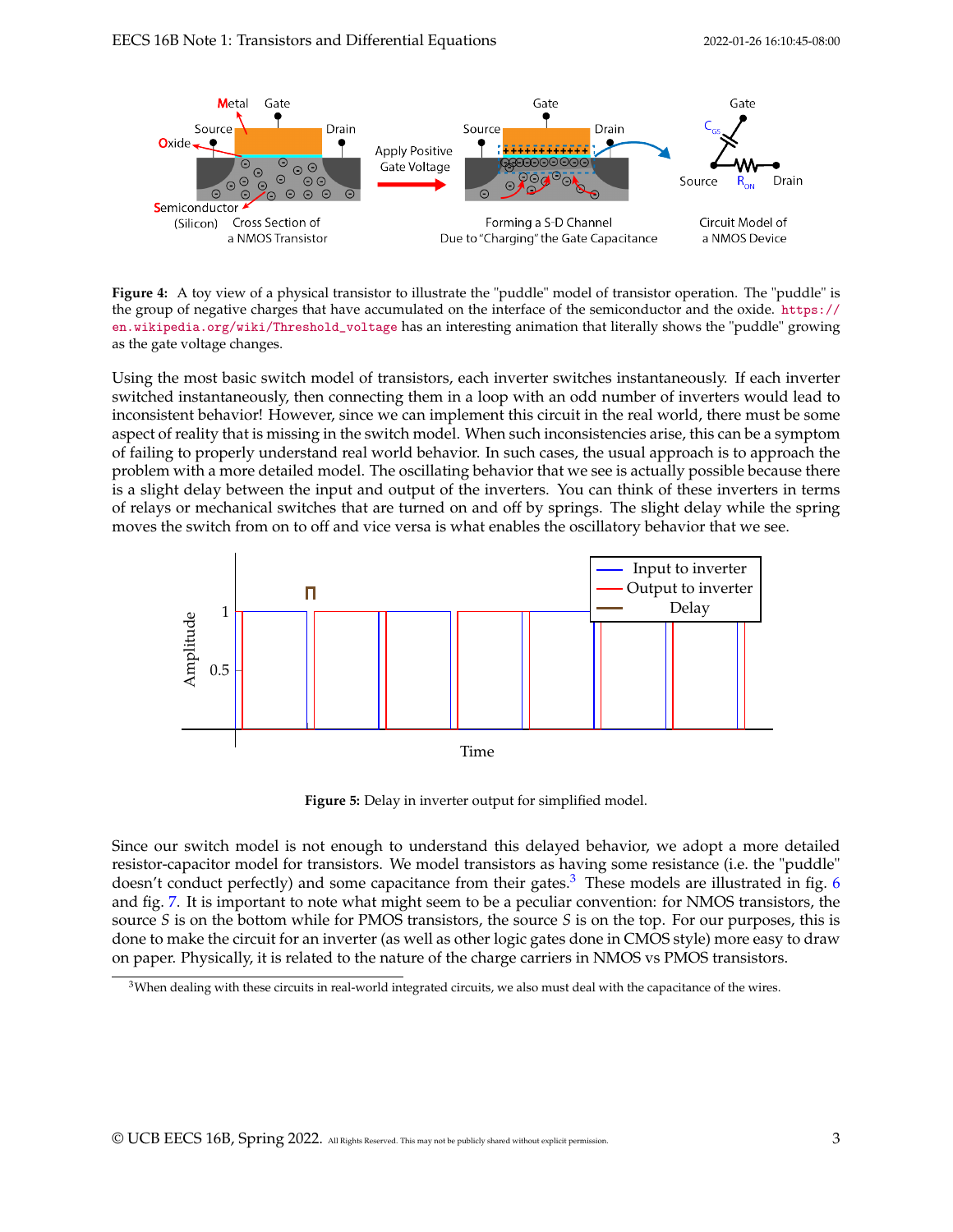<span id="page-3-0"></span>

<span id="page-3-1"></span>**Figure 6:** NMOS Transistor Resistor-switch model. The switch is on when  $V_{GS}$  is greater than the threshold voltage. Notice the convention: in NMOS Transistors, the source terminal is at the bottom.



**Figure 7:** PMOS Transistor Resistor-switch model. The switch is on when *VGS* is less than the negative threshold voltage. To avoid sign errors, we will often instead look to see if  $V_{SG}$  is greater than  $|V_{tp}|$ . Notice the convention: in PMOS Transistors, the source terminal is at the top.

<span id="page-3-2"></span>This model for inverters can be used to redraw and analyze our oscillator made out of inverters from fig. [3](#page-1-1)



**Figure 8:** Ring oscillator with detailed transistor model:  $V_{GS_n,i} = V_{G_n,i} - V_{S_n,i}$  and  $V_{SG_p,i} = V_{S_p,i} - V_{G_p,i}$ .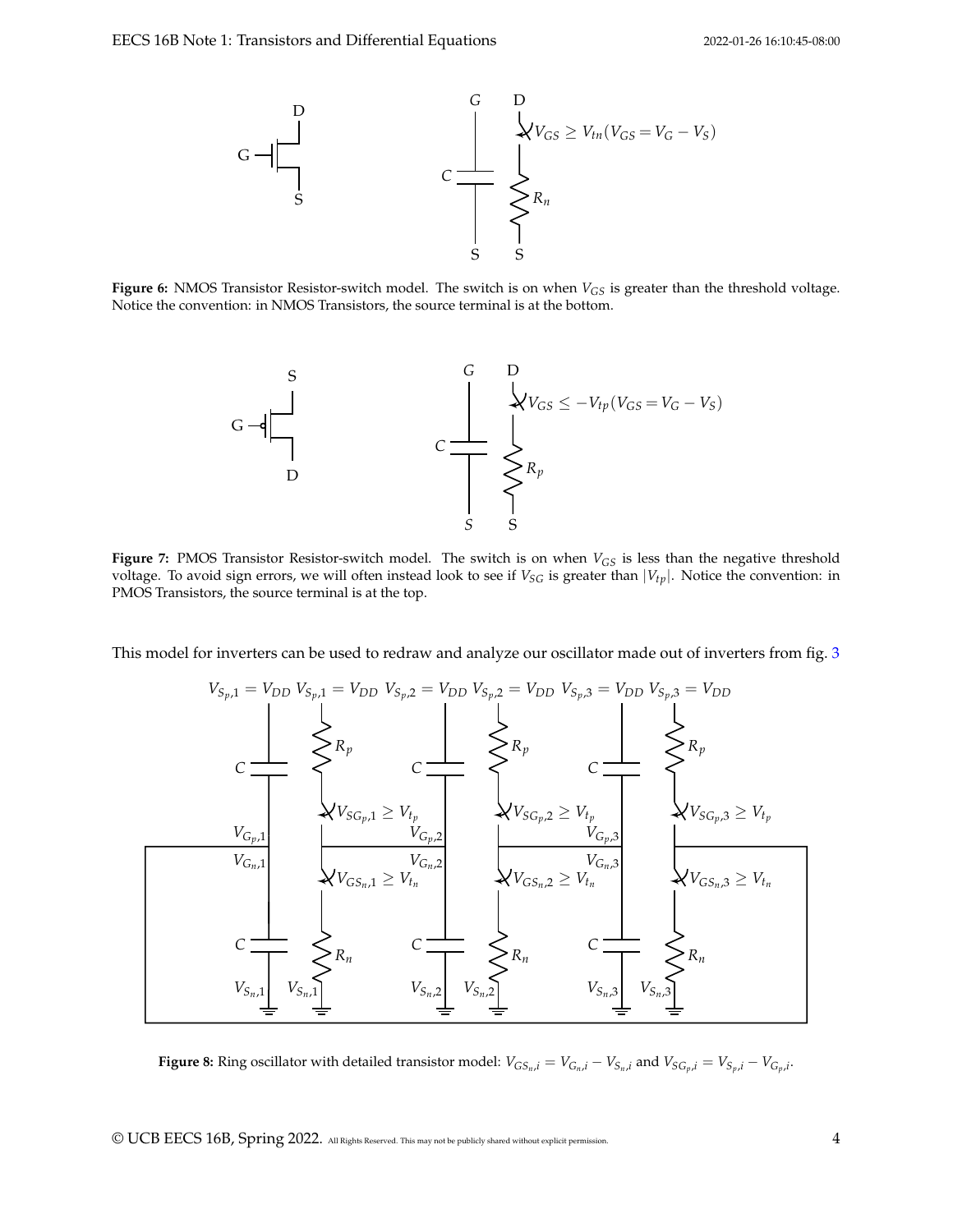With this model, we can see that each inverter drives some capacitance. This means that each inverter is pushing or draining charge from capacitors to cause the output to flip to a 1 (high) or a 0 (low). To get an idea of how fast it takes for the inverter to change signals, let us examine the case of an inverter in the oscillator where the output started at 1, and is switching to 0. To be concrete, we'll center our analysis on the output of inverter 1 (the input of inverter two), which is  $V_{G_n,2} = V_{G_n,2}$  in fig. [8.](#page-3-2)

In this case, a gate voltage of 0 at the input of inverter 1 means the NMOS transistors are off and the PMOS transistors are on, giving fig. [9a.](#page-4-0) The capacitors depicted are the gate capacitances of inverter 2, and the resistances are the transistor switch resistances of inverter 1. The input of inverter  $1 (V_{G,1})$  sets the output of inverter 1 via the inverter 1 switches, and this output is the input of inverter 2.

<span id="page-4-0"></span>

(a) Inverter output when  $V_{G,1} = 0$  and therefore,  $V_{G,2} = 1$ . (b) Inverter output when  $V_{G,1} = 1$  and therefore,  $V_{G,2} = 0$ .

Let's use an example to clarify what's happening in the figures above. Suppose that the input to the inverter chain,  $V_{G,1}$ , starts off at 0 V. Then, if this input is held for enough time, the inverter 1 output will become 1 V (and, since the inverter 1 output voltage is the same as the voltage on the gate capacitance of inverter 2, we can say that *VC*2,*<sup>n</sup>* for the NMOS capacitor is 1 V, or *VDD*.)

Now suppose that the gate voltage of inverter 1 instantly switches from being a 0 to 1. Then, the inverter 1 *output* voltage, which is the input of inverter 2, cannot switch instantly because charge is still on the capacitor plates from before. This is why capacitance fundamentally introduces a delay in circuits. So, in the instant after this input voltage switches, that voltage *VC*2,*<sup>n</sup>* doesn't change. However, what can and does change instantly is the resistor configuration; the inverter 1 NMOS instantly turns on and the inverter 1 PMOS turns off. So, the connection swaps, from  $R_{p,1}$  connecting to the supply to  $R_{n,1}$  connecting to ground. This is depicted in fig. [9b.](#page-4-0) Now, we have a situation where  $V_{G,2} = 1$  and this node is connected through resistor *Rn*,1 to ground. That difference in potentials causes a current to flow, and the physical source of the charge is from the plates of *C*2,*n*. This current removes charge from the capacitor, and thereby decreases the capacitor voltage over time. The next sections will clarify more precisely what's happening here.

If we condense the circuit down, we see that switching the input voltage of an inverter from 0 to 1 causes the next inverter's gate capacitor to discharge through an NMOS resistor *Rn*, such that the output goes from 1 to 0. Similarly, if we look at an inverter where the input switches from 1 to 0, we get a capacitor charging through a PMOS resistor  $R_p$  and the output goes from 0 to 1. We will show that this behavior is true later in the note. In the next section, we will analyze this with an intuitive approach.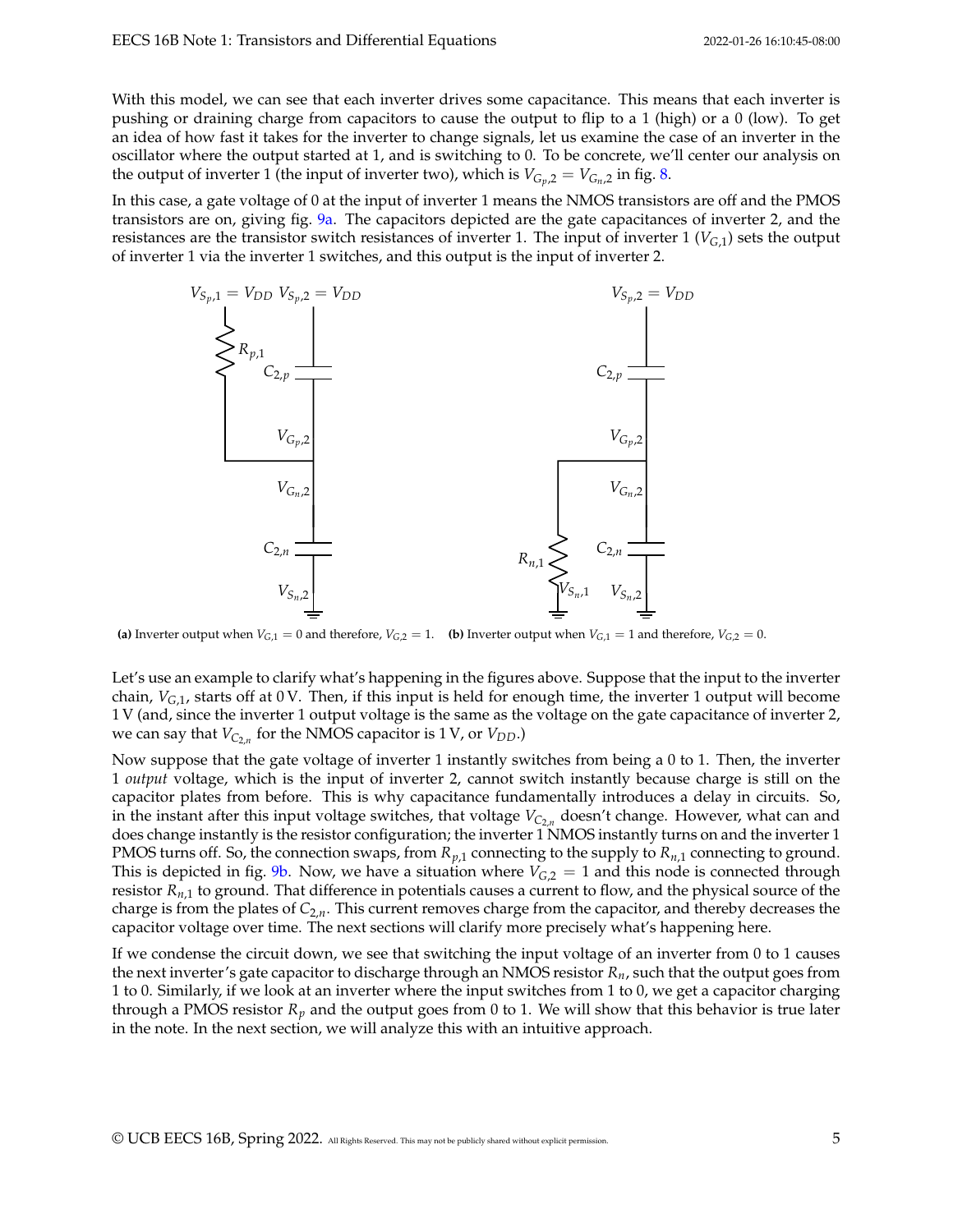## **2 Intuitive Approach to RC Circuits**

Going with the example above, let us intuitively examine the voltage on a discharging capacitor over time.



**Figure 10:** Capacitor discharging through circuit

Let us start out by writing the equations we know:

$$
V = IR \tag{1}
$$

$$
Q = CV \tag{2}
$$

Here since we are dealing with voltage and current changing over time we will use  $V(t)$  and  $I(t)$  in place of *V* and *I* to denote this time dependence.

We know that the voltage on the capacitor starts out high (at  $V_{DD}$ ). The time-varying voltage  $V(t)$  is the result of some charge *Q*(*t*) on the capacitor. When we discharge the capacitor, the charge leaves as a current through the resistor, sinking into ground<sup>[4](#page-5-0)</sup>. As dictated by Ohm's law, the current through the resistor is  $I(t) = \frac{V(t)}{R}$ . If this voltage  $V(t)$  didn't change (was actually a constant, same for all time), then all the charge *CV* on the capacitor would drain away in exactly *RC* seconds.[5](#page-5-1) However, in an actual RC circuit, as charge leaves the capacitor, the actual  $V(t)$  decreases and as a result the current  $I(t)$  also decreases. This gives us the intuition that as the voltage drops, charge will leave the capacitor at a decreased rate due to the decrease in current. Thus the voltage drop will be a curve falling sharply first and then decreasing at some rate with the decrease in voltage.

<span id="page-5-1"></span><span id="page-5-0"></span><sup>&</sup>lt;sup>4</sup>In reality, ground is connected to the voltage source and completes a loop.

<sup>&</sup>lt;sup>5</sup>This statement may require some clarification, hence this extended footnote. Suppose that we freeze time at some point (some time  $t_0$ ) on the voltage curve in fig. [11,](#page-6-0) and we take 2 measurements. We measure the voltage on the capacitor  $V_C(t_0)$ , and we measure the instantaneous current coming out of the capacitor  $I(t_0)$  (based on the amount of charge leaving the plates at that instant).

Now, with this snapshot in time and measurements taken, we assume that the current stays at this measured value. Now, if that was the case (we managed to continue pulling charge out of the capacitor at a constant rate), what would happen? All the remaining charge  $(Q = C \cdot V_C(t_0))$  would be removed by this constant current in *RC* seconds.

But, why *RC* seconds exactly? In fig. [11,](#page-6-0) the slope at any given point is defined as the derivative of voltage with respect to time. For a capacitor, since  $I_C = C \frac{dV_C}{dt}$ , this slope is  $\frac{dV_C}{dt} = \frac{I_C}{C}$ . Then, to find the amount of time for the charge to drain, we must find the *x*-intercept of this plot (when the voltage hits zero, the charge is also zero since *Q* = *CV*).

Since the same magnitude of current *I<sub>C</sub>* goes through the resistor and capacitor, we can say that  $I_C = I_R = \frac{V}{R}$ . Overall, then,

 $\frac{dV_C}{dt} = \frac{V_C}{RC} = \frac{V}{RC}$ . Combining this info, we find that the *x*-intercept is RC (we started at voltage *V*, and it decreases at a rate of  $\frac{V}{RC}$ .).<br>Notice that no part of the above argument depended on a specif statement *generally* holds that the current at any given point, if from that point in time onwards was magically sustained without decay, would drain the capacitor in *RC* seconds after that point.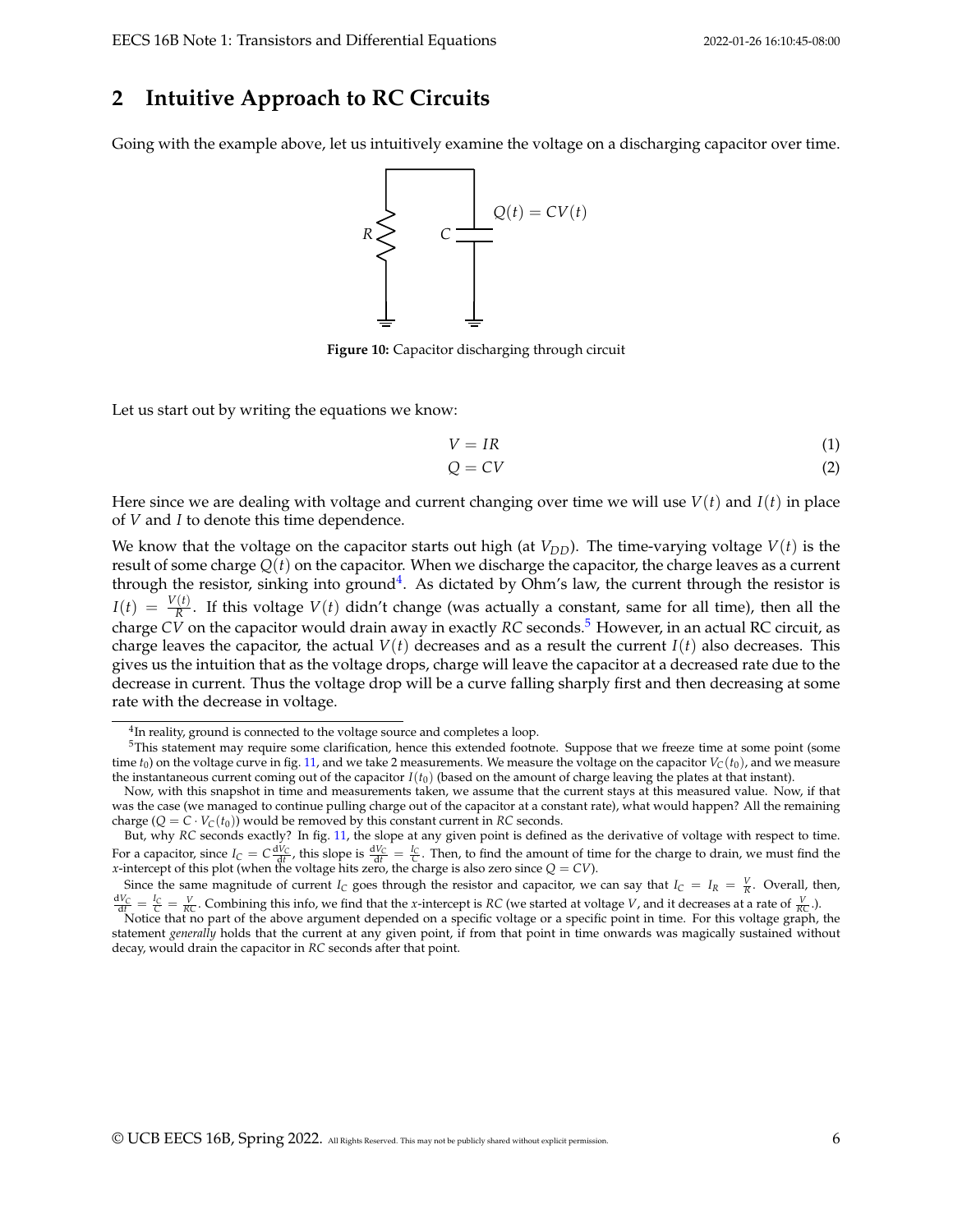Voltage on Discharging Capacitor over Time

<span id="page-6-0"></span>

**Figure 11:** Voltage on capacitor discharging through resistor with RC constant = 1. Note that the current (slope of voltage) is large at first, but decreases over time.

Now the question arises, what exactly is this curve? Does it have a formula? In the following sections we will use a mathematical approach to solve for  $V(t)$  exactly and validate our intuition.

# **3 Mathematical Approach to RC Circuits**

To begin solving for *V*(*t*) let us begin with the following approach that should be a familiar pattern from EECS16A:

- Establish variables for various parts of the circuit
- Utilize KCL (Kirchoff's current law) to establish current equations
- Establish remaining equations (branch equations) with the elements of the circuit

<span id="page-6-1"></span>Let us start by establishing variables for the circuit using fig. [12:](#page-6-1)



**Figure 12:** Capacitor discharging through circuit

Let  $V(t)$  be the voltage across the capacitor,  $Q(t)$  be the charge on the capacitor,  $I_C(t)$  be the current flowing through the capacitor to ground,  $I_R(t)$  be the current flowing through the resistor to ground, *C* be the capacitance of the capacitor, and *R* be the resistance of the resistor.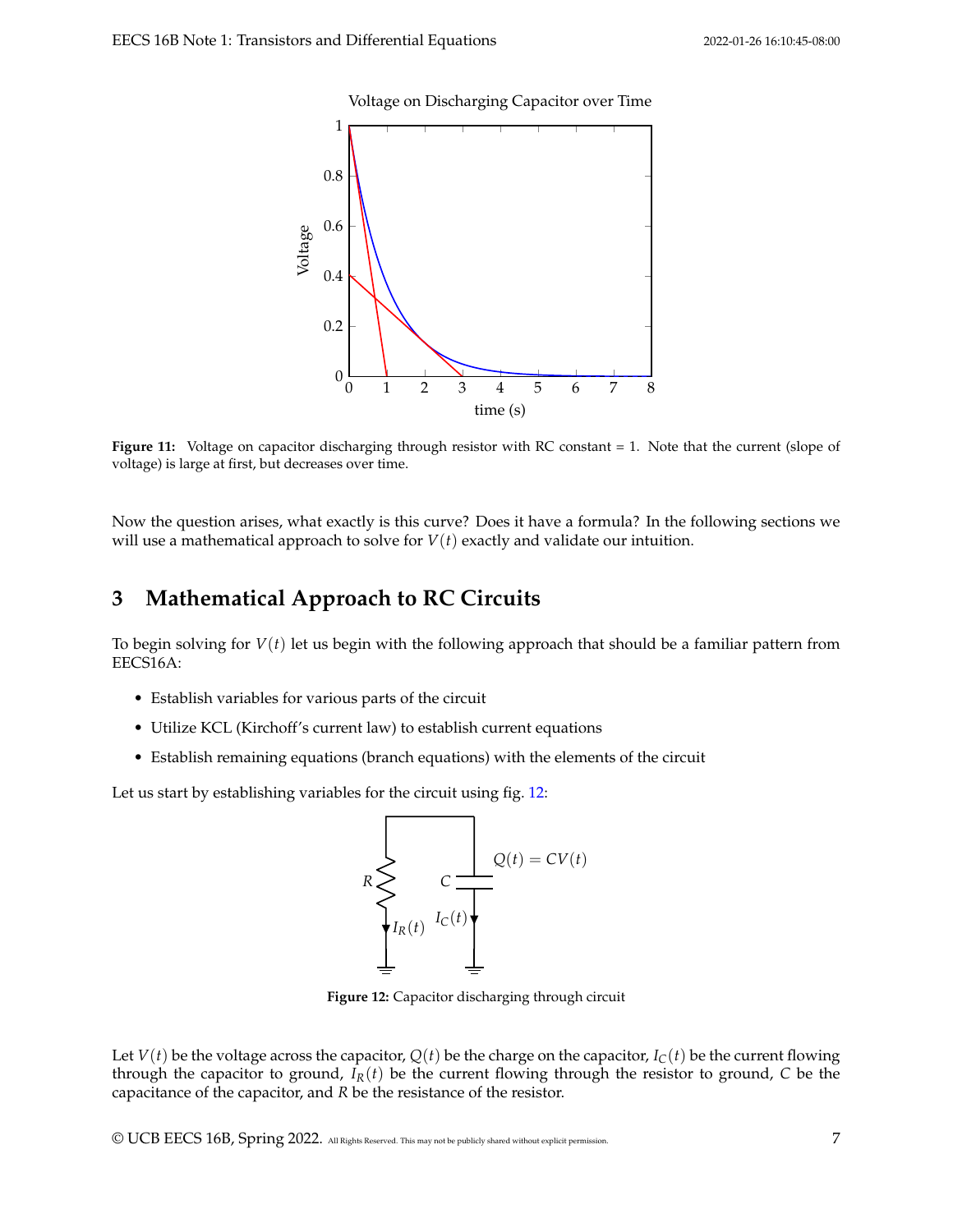To establish current equations we can focus on the node between the capacitor and resistor. Here we relate the currents to get the equation:

$$
I_C(t) = -I_R(t) \tag{3}
$$

For the remaining equations let us start by looking at the equation  $Q(t) = CV(t)$ . This charge,  $Q(t)$ , starts to leave the capacitor as current through the capacitor, which in turn lowers the voltage on the capacitor. Since current is the change in charge over time by definition, we differentiate the formula for charge given above to get:

$$
\frac{dQ(t)}{dt} = C\frac{dV(t)}{dt} = I_C(t).
$$
\n(4)

This gives us the following equations:

$$
I_C(t) = C \frac{\mathrm{d}V(t)}{\mathrm{d}t} \tag{5}
$$

$$
\frac{V(t)}{R} = I_R(t) \tag{6}
$$

$$
I_C(t) = -I_R(t) \tag{7}
$$

Simplifying the above equations by substitution, we get:

$$
\frac{\mathrm{d}}{\mathrm{d}t}V(t) = -\frac{1}{RC}V(t). \tag{8}
$$

At first glance, it seems like we have one equation and two unknowns:  $\frac{d}{dt}V(t)$  and *V*. Normally, we would not be able to make much progress with such a set up. However, these two unknowns are actually related by  $\frac{d}{dt}$ , the derivative operator. We can use this information to help arrive at a solution. An equation of this form, that relates the derivative of a function to something, is called a *differential equation*. We will learn how to solve it in the next section.

<span id="page-7-0"></span>Now that we have derived an equation for a discharging capacitor, we can show how our inverter output switching from 1 to 0 behaves like a discharging capacitor.



**Figure 13:** Inverter output at 0

In fig. [13,](#page-7-0) the inverter has just switched from outputting 1 to outputting 0. This means that the voltage *V*(*t*) started at  $V_{DD}$  and decreases to 0 at steady state. We know the voltage across  $C_1$  is  $V(t) - V_{DD}$  and the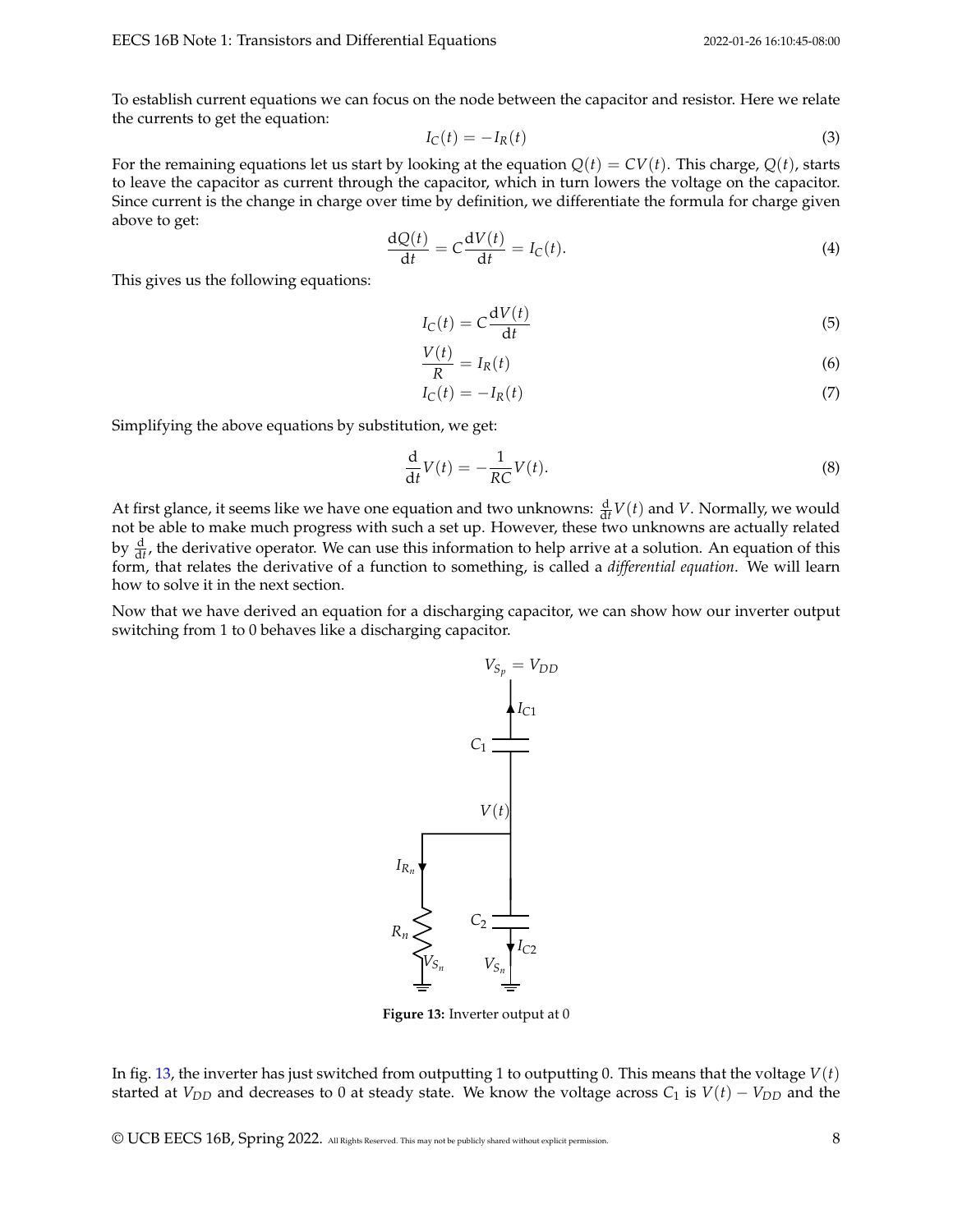voltage across  $C_2$  is  $V(t)$ . Using this information we can set up a differential equation to solve for  $V(t)$ :

$$
I_{C1} = C_1 \frac{d}{dt} (V(t) - V_{DD})
$$
 (9)

$$
I_{C2} = C_2 \frac{\mathrm{d}}{\mathrm{d}t} V(t) \tag{10}
$$

$$
I_{R_n} = \frac{V(t)}{R_n} \tag{11}
$$

$$
I_{C1} + I_{C2} + I_{R_n} = 0 \tag{12}
$$

$$
C_1 \frac{d}{dt}(V(t) - V_{DD}) + C_2 \frac{d}{dt}V(t) + \frac{V(t)}{R_n} = 0
$$
\n(13)

$$
C_1 \frac{d}{dt}(V(t) - V_{DD}) + C_2 \frac{d}{dt}V(t) = -\frac{V(t)}{R_n}
$$
\n(14)

$$
C_1 \frac{\mathrm{d}}{\mathrm{d}t} V(t) + C_2 \frac{\mathrm{d}}{\mathrm{d}t} V(t) = -\frac{V(t)}{R_n}
$$
\n(15)

$$
(C_1 + C_2) \frac{d}{dt} V(t) = -\frac{V(t)}{R_n}
$$
\n(16)

$$
\frac{d}{dt}V(t) = -\frac{V(t)}{R_n(C_1 + C_2)}
$$
\n(17)

This is exactly the same form of differential equation that we got for the discharging capacitor circuit, just with a different value for capacitance! Thus, we have shown that we can boil this inverter circuit down to a capacitor discharging through a resistor. (You can take a similar approach to show that an inverter that switches from 0 to 1 is akin to *charging* a capacitor through a resistor).

## **4 Differential Equations**

We now will generalize what we've seen to see how to solve some types of differential equations.

## **4.1 Simple Scalar Differential Equations**

Differential equations relate functions to their own derivatives. In this note, we will learn to solve simple first-order scalar differential equations. By first-order, we means that only first derivatives are involved. The function of interest will be scalar-valued.

To begin let us start with the example of:

$$
\frac{\mathrm{d}}{\mathrm{d}t}x(t) = b\tag{18}
$$

Here *b* is a particular given constant. To find *x*, we can integrate both sides with respect to *t* and note that the integral of a derivative returns the original function:

$$
\int \frac{d}{dt} x(t) dt = \int b dt
$$
\n(19)

$$
x(t) = bt + k_1 \tag{20}
$$

where  $k_1$  is any arbitrary constant.

We can check to see that this indeed satisfies  $\frac{d}{dt}x(t) = b$  by calculating  $\frac{d}{dt}x(t) = \frac{d}{dt}(bt + k_1) = \frac{d}{dt}(bt) +$  $\frac{d}{dt}(k_1) = b + 0 = b.$ 

Recall from calculus that we resolved this ambiguous constant through definite integrals, where the bounds of integration were specified. When solving circuits or other problems involving differential equations, the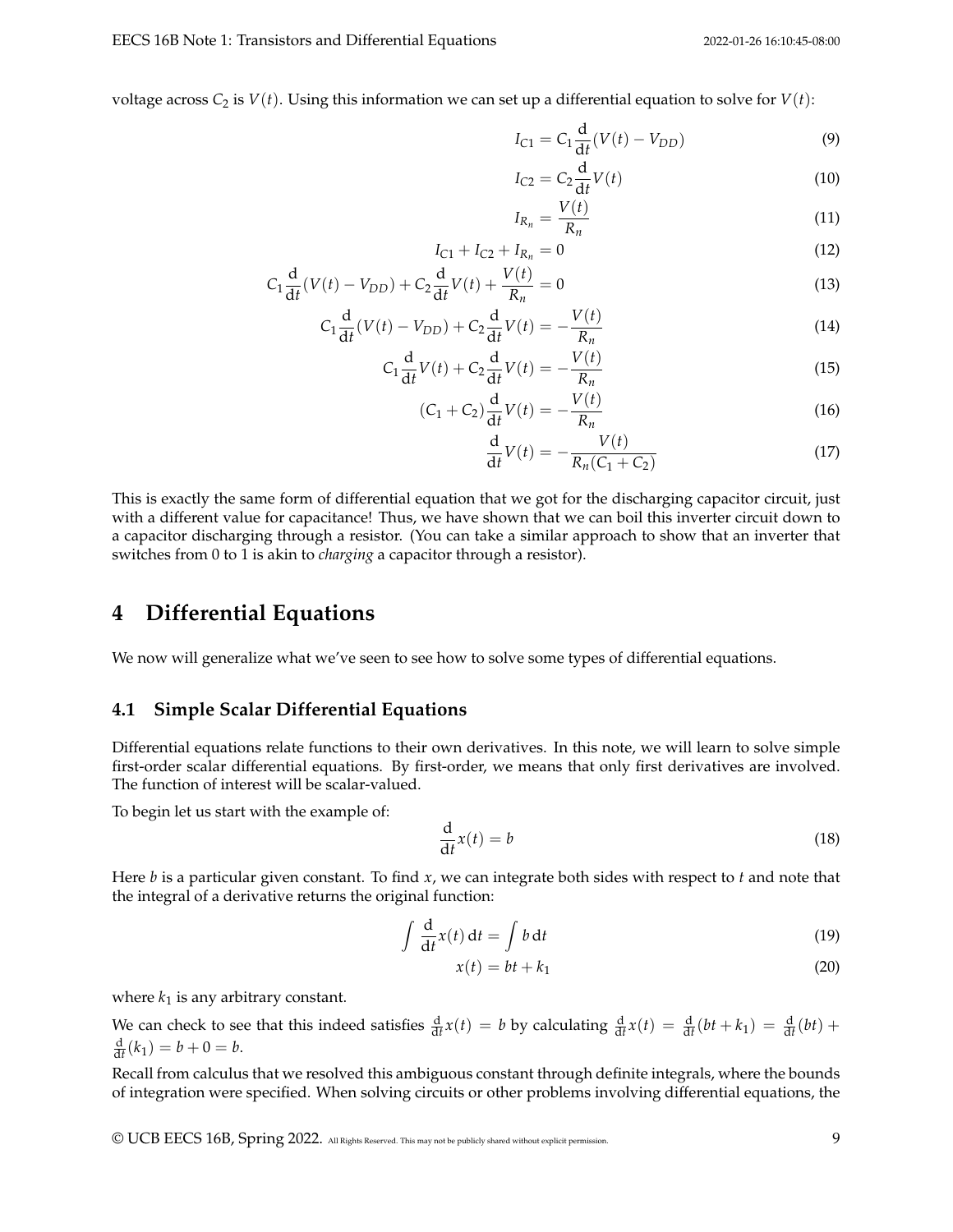definite integral approach is not always the most natural. This is because we instead often see that the information resolving the ambiguity physically manifests as specific values for voltages (or other state variables) at a certain point in time. These are referred to sometimes as initial or boundary conditions. We will further discuss solving for the unknown constants in upcoming sections. Though the example here utilized a constant, this method can be extended to differential equations of the form  $\frac{d}{dt}x(t) = f(t)$  where  $f(t)$  is any function solely dependent on *t* that we can integrate.<sup>[6](#page-9-0)</sup>

## **4.2 "Homogeneous" Differential Equations**

Next, we work to extend this reasoning beyond  $\frac{d}{dt}x(t) = f(t)$  to more general first-order differential equations of the form  $\frac{d}{dt}x(t) = ax(t) + b$  where *a* and *b* are constants (In the context of circuits you will see that *b* will be the effect of voltage and current sources). We always want to start by thinking about the simplest case of the problem. Let us start by setting  $b = 0$ , forming what is called a *homogeneous* first-order differential equation. The name isn't important, but this gives us  $\frac{d}{dt}x(t) = ax(t)$ , which feels simpler than the general form from earlier. In fact, this equation is exactly like  $\frac{d}{dt}V(t) = -\frac{1}{RC}V(t)$ , the differential equation for the voltage on a discharging capacitor, where  $a = -\frac{1}{RC}$ .

The format of this equation might remind you stylistically of eigenvalues. There, we saw  $A\vec{x} = \lambda \vec{x}$ . This parallels  $\frac{d}{dt}x(t) = ax(t)$ , where the derivative (a linear operator), akin to the linear matrix operator, acts on some function  $x(t)$  to give the same function  $x(t)$  times some constant *a*.

Thus, intuition tells us that we should look for "eigenfunctions" of the derivative operator. In other words we need a function whose derivative equals itself times some constant. Recall that the function e*at* satisfies this property perfectly! Furthermore, recall that when we solved for eigenvectors, we found an eigenspace where any linear combination of eigenvectors corresponding to a eigenvalue constituted a valid eigenvector. Similarly, here we see that, with the information given, any multiple of e*at* satisfies the diffential equation. Hence, one solution will be in the form of  $x(t) = k_2 e^{at}$  where  $k_2$  can be any constant. Thus for our RC circuit, the solution should be something like  $x(t) = k_2 e^{-\frac{t}{RC}}$ .

So far, what we have done here is a form of glorified guessing. While the eigenvalue/eigenvector idea above can be made rigorous (by appropriately and carefully defining the relevant infinite-dimensional vector spaces and linear operators on them), we haven't done so. We are just reasoning by analogy here. Anything obtained purely by analogy is only an educated guess. So, we need to check to see if this guess is even a solution to the differential equation.

We validate by taking the derivative of  $x(t)$ :

$$
\frac{\mathrm{d}}{\mathrm{d}t}k_2\mathrm{e}^{-\frac{t}{RC}}=\frac{-1}{RC}k_2\mathrm{e}^{-\frac{t}{RC}}\tag{21}
$$

It turns out that this worked!

<span id="page-9-0"></span><sup>6</sup>The integration we refer to here is normal Riemann integration; however, there are some cases that are important in EECS (and beyond the scope of this class) where you will also encounter Lebesgue integration. It is important also to realize that the only reason this "anti-derivative" approach to solving this kind of differential equation is valid is because you have proved the fundamental theorem of calculus in calculus courses. Without that theorem, the use of integration here is nothing more than a heuristic.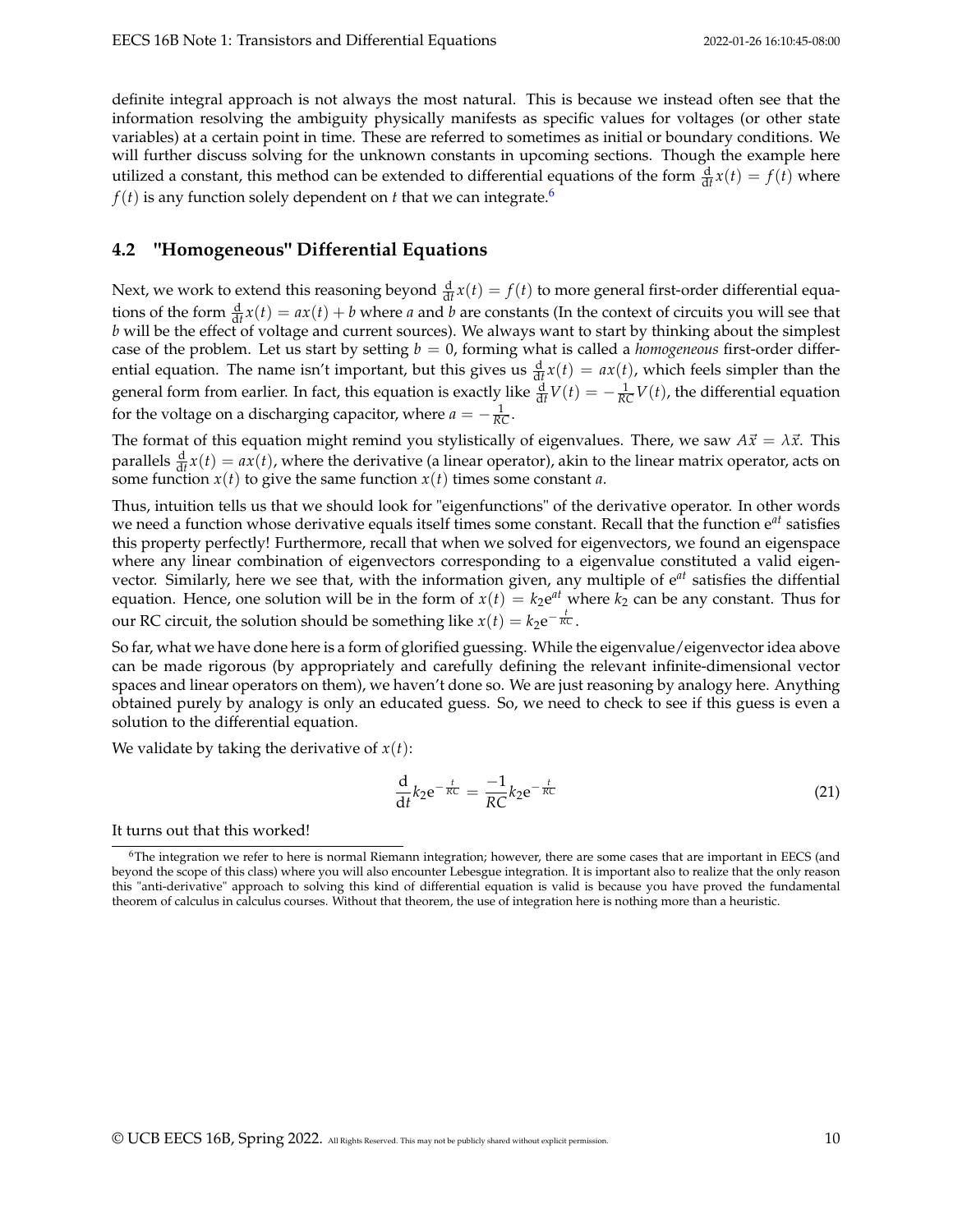#### Voltage on discharging capacitor over time



**Figure 14**

### **4.3 Uniqueness**

Now that we have found a set of potential solutions, the other question that arises is whether there is a unique solution to the differential equation that we are solving. In both the cases above,

$$
x = bt + k_1 \tag{22}
$$

$$
\frac{\mathrm{d}}{\mathrm{d}t}k_2\mathrm{e}^{at} = ak_2\mathrm{e}^{at} \tag{23}
$$

we had an infinite number of solutions, as the constants  $k_1, k_2$  in question could take any value and still satisfy the differential equation. We faced a similar issue when solving for voltages in a circuit in EECS16A. In EECS16A we always had one free variable and all the voltages that we solved were relative to that free variable. In order to properly solve for unique voltages in our circuit, we needed more information (so we defined and placed a ground node).

Thus, in order to restrict the set of solutions for these differential equations, we also need more information. Unlike the circuits in EECS16A, however, we cannot arbitrarily choose this free variable. Instead, it must be set to reflect the actual physical behavior of our circuit or system. To do this, we set this free variable using a known value of the function at a specific time, which can be derived from the behavior of the system in context.

Let this information be  $x(0) = c_0$ . This information is the "initial condition" or "boundary condition" briefly mentioned earlier, and is usually specified as the value the function takes at some time (often  $t = 0$ ). Although the initial condition is often specified, other points can be used as well; for example, we can also use steady-state (when  $t \to \infty$ ) behavior to solve for the constants in question.<sup>[7](#page-10-0)</sup>

Hence, our system is defined as follows:

$$
\frac{\mathrm{d}}{\mathrm{d}t}x(t) = ax(t) \tag{24}
$$

$$
x(0) = c_0 \tag{25}
$$

<span id="page-10-0"></span><sup>&</sup>lt;sup>7</sup>One question that may arise is whether it is valid to use times before  $t = 0$  in order to compute the constant for the unique solution. Though we are free to use steady state behavior, the time in the problems we establish starts at time 0. Thus in the world of our problem there is no time before 0 and so, it is invalid to consider times *t* < 0 to solve for unique solutions.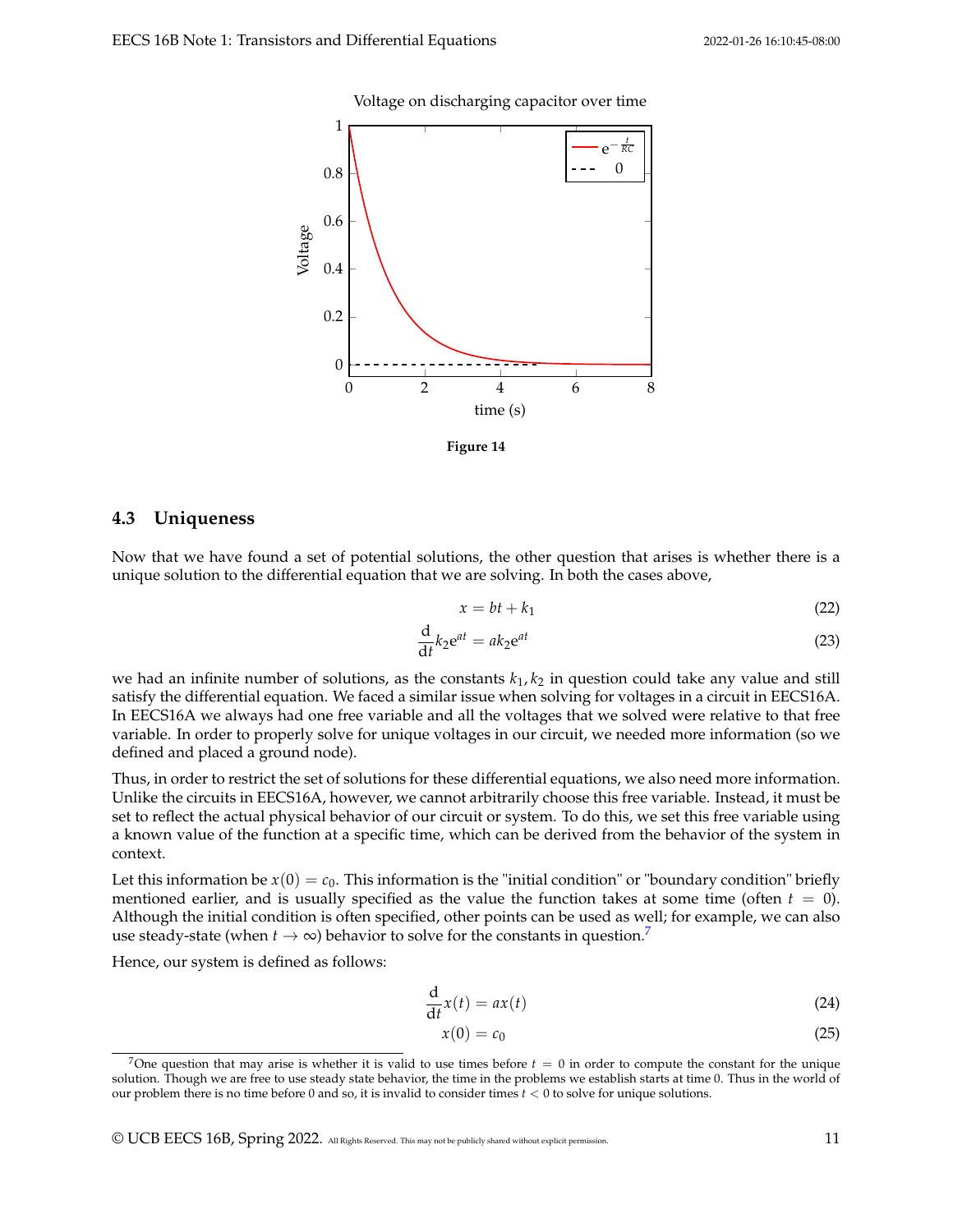Revisiting the solution to the differential equation above with the initial condition we get:

$$
x(t) = k e^{at} \tag{26}
$$

$$
x(0) = k e^0 \tag{27}
$$

$$
x(0) = k = c_0 \tag{28}
$$

Thus, we get the solution  $x(t) = c_0 e^{at}$ . In the case of the discharging capacitor circuit, we set the initial condition  $\dot{x}(0) = V_{DD}$ , where the capacitor was initially charged to  $V_{DD}$ . In this case, solving for the constant multiplier gives us  $k = V_{DD}$ , yielding the solution  $x(t) = V_{DD}e^{-\frac{t}{RC}}$ . Finally, we have a specific solution to our problem.

## **4.4 Proof of Uniqueness**

Though we have one solution that satisfies the homogeneous differential equation and initial condition, we are not yet done. We need to ensure that we have not left out any solutions. To do so, we will prove that the solution we found is unique (Note: not all differential equations have unique solutions but we can prove that the differential equation in this case does).

We start by assuming that there is another solution to the homogeneous differential equation. To argue for uniqueness, we must show that the other solutions must be exactly the same as the solution that we have already found. Normally our first approach when proving equality is to manipulate both solutions to the same form. However, since we lack an expression for this hypothetical other solution, we must take another approach. We can show equality through one of two ways:

- The difference between the solutions is 0 everywhere the solution is defined.
- The ratio of the solutions is always 1.

Showing either of the two statements will establish the equality between the two solutions, and hence prove the uniqueness of our original solution.

*Proof.* We will prove equality with the second approach $^8$  $^8$ . We have shown one solution:  $x(t) = c_0 e^{at}$ . Let us assume there is another solution to the homogeneous differential equation:  $y(t)$  such that  $\frac{d}{dt}y(t) = ay(t)$ .

We want to show that the ratio  $\frac{y(t)}{c_0e^{at}} = 1$  everywhere. Here, the constant  $c_0$  in the denominator can be a bit tricky to handle since it might be 0. So, let us instead consider the ratio  $\frac{y(t)}{e^{at}}$ . Here, we are safe in knowing that the denominator is not zero.

Now we analyze the derivative of this ratio:

$$
\frac{\mathrm{d}}{\mathrm{d}t}\frac{y(t)}{\mathrm{e}^{at}} = \frac{\mathrm{d}}{\mathrm{d}t}y(t)\mathrm{e}^{-at} = -ay(t)\mathrm{e}^{-at} + \mathrm{e}^{-at}\frac{\mathrm{d}}{\mathrm{d}t}y(t) = -ay\mathrm{e}^{-at} + ay\mathrm{e}^{-at} = 0.
$$
 (29)

The derivative of the ratio is always zero. This means that the ratio must be a constant. But which constant? For this, we can look at the initial conditions. From the initial conditions, we know that  $y(0) = c_0$  and  $e^0 = 1$ . So, the constant is  $c_0$ . In other words, the ratio  $\frac{y(t)}{e^{at}} = c_0$  always, and so  $y(t) = c_0 e^{at}$  always as well.  $\Box$ 

It is important to remember that this uniqueness proof is actually crucial. This is what allows us to use guess-and-check to solve differential equations with any confidence in the answer. Since essentially all so-called-methods for solving differential equations are really just ways of guessing, uniqueness is vital to being able to make progress.

<span id="page-11-0"></span><sup>&</sup>lt;sup>8</sup>In general, when faced with multiple approaches to solve a problem, it is advantageous to try them all. As you attempt the problem, some approaches may appear easier. You can follow through with these approaches to arrive at a solution!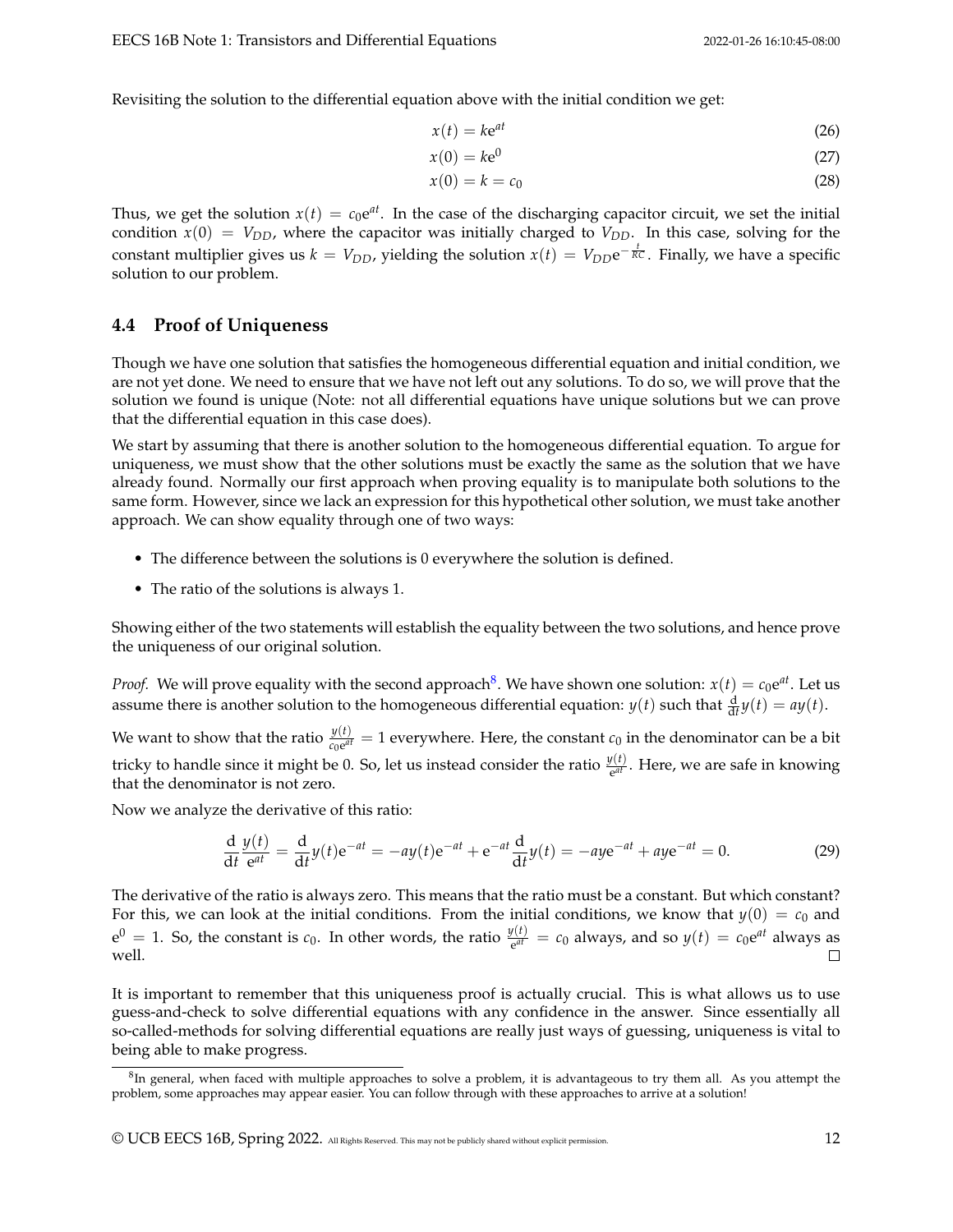### **4.5 Nonhomogeneous Differential Equations**

Now that we have learned to solve homogeneous differential equations (those for which the all zero solution is a potential solution), let us learn to solve nonhomogeneous differential equations, where "all zero" is not a possible solution. These are differential equations of the form shown in eq. [\(30\)](#page-12-0). The motivating example we use here is a charging-up capacitor in an RC circuit. This is akin to an inverter switching from '0' to '1'.

<span id="page-12-0"></span>

**Figure 15:** Capacitor charging through resistor circuit

In general, when solving unknown problems, a common and repeated theme in EECS 16B is that we want to try and reformulate them in terms of problems we know how to solve. So, can we formulate the above as a homogeneous differential equation that we know how to solve? If so, we want to do so in a way that doesn't make any assumptions.

In terms of circuits, these homogeneous equations corresponded to our circuit having steady state values of 0. Here, however, the steady state value converges to some constant instead. To force this into a homogeneous differential equation, we need to change variables so as to add an offset. THis will shift the steady state value of our circuit to 0. We can accomplish this mathematically by substituting  $\tilde{x}(t) = x(t) + \frac{b}{a}$  or  $x(t) = \tilde{x}(t) - \frac{b}{a}$ . This is a change of variables, which represents our variable in a more convenient form without making any assumptions or changing the initial problem statement!<sup>[9](#page-12-1)</sup> With this substitution we get:

$$
\frac{d}{dt}\widetilde{x}(t) = \frac{d}{dt}\left(x(t) + \frac{b}{a}\right) = \frac{d}{dt}x(t) = ax + b = a\left(\widetilde{x} - \frac{b}{a}\right) + b = a\widetilde{x}(t)
$$
\n(31)

This is exactly the homogeneous case we learned to solve before! Using the techniques described in the previous section, we can find that  $\tilde{x}(t) = ke^{at}$ . We can now re-substitute to get  $x(t) = ke^{at} - \frac{b}{a}$ . As before, we need an initial condition to solve for the constant *k*. Let the initial condition be  $x(0) = c_0$ . Pluggi we need an initial condition to solve for the constant *k*. Let the initial condition be  $x(0) = c_0$ . Plugging this in, we get:

$$
c_0 = x(0) = k e^0 - \frac{b}{a}
$$
 (32)

$$
k = c_0 + \frac{b}{a} \tag{33}
$$

$$
x(t) = \left(c_0 + \frac{b}{a}\right)e^{at} - \frac{b}{a}
$$
\n(34)

<span id="page-12-1"></span><sup>&</sup>lt;sup>9</sup>For example when solving  $x + 2 = 7$  We can represent x as  $x = \tilde{x} + 2$  or  $x = \tilde{x} + 5$  if that makes the problem more convenient. With  $x = \tilde{x} + 5$  we get  $(\tilde{x} + 5) + 2 = 7$  Which we can solve to get  $\tilde{x} = 0$  and  $x = 5$ . The initial problem is unchanged as *x* was simply a variable that we chose to represent in a more convenient manner  $\tilde{x}$ .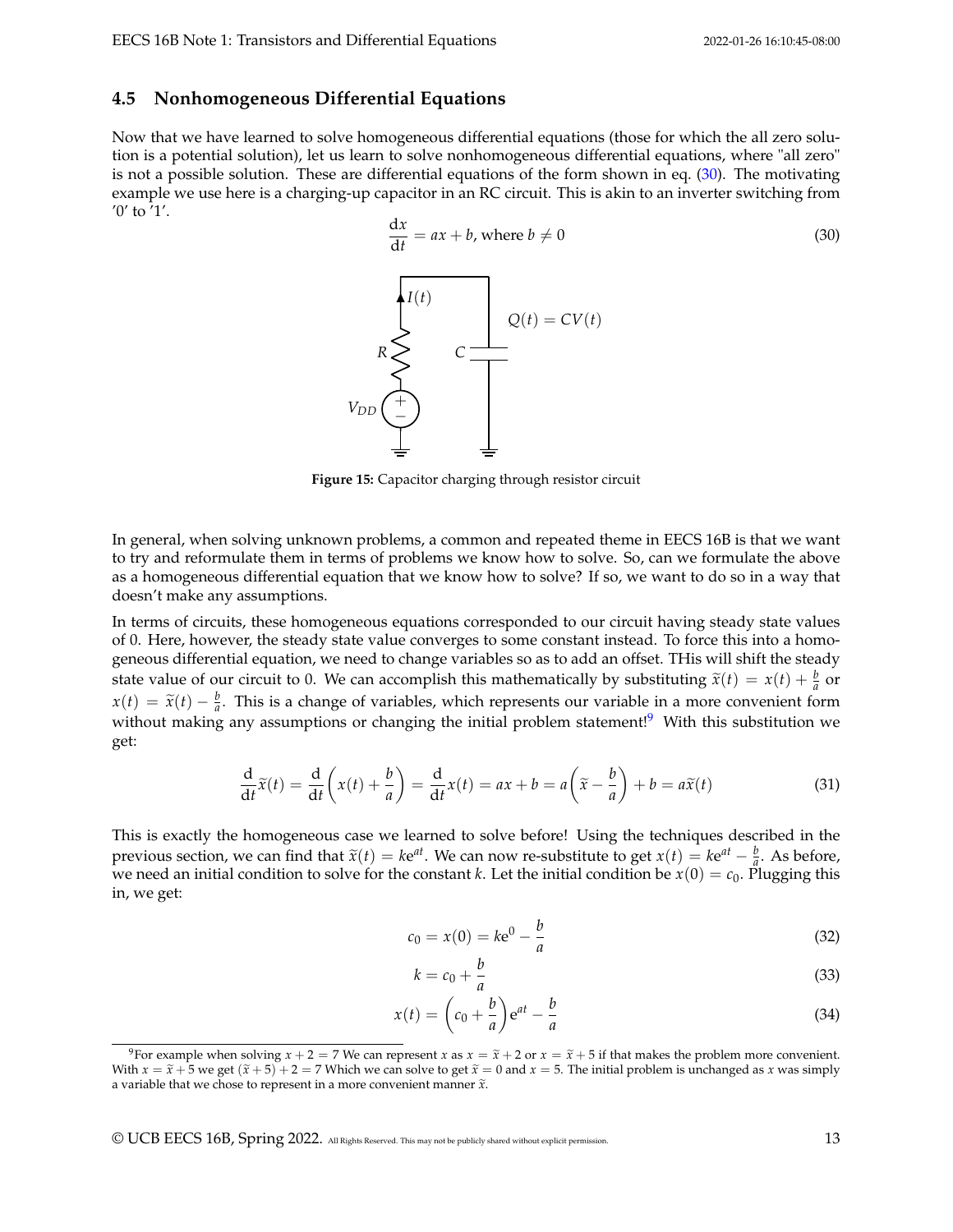To check this, let us plug our solution back into the original differential equation in eq. [\(30\)](#page-12-0). Since we start with  $x(t) = (c_0 + \frac{b}{a})e^{at} - \frac{b}{a}$ , we expect:

LHS: 
$$
\frac{d}{dt}x(t) = \frac{d}{dt}\left(\left(c_0 + \frac{b}{a}\right)e^{at} - \frac{b}{a}\right) = a\left(c_0 + \frac{b}{a}\right)e^{at} - 0 = a\left(c_0 + \frac{b}{a}\right)e^{at}
$$
(35)

RHS: 
$$
a\left(\left(c_0 + \frac{b}{a}\right)e^{at} - \frac{b}{a}\right) + b = a\left(c_0 + \frac{b}{a}\right)e^{at} - b + b = a\left(c_0 + \frac{b}{a}\right)e^{at}
$$
 (36)

Hence, LHS = RHS, and  $\frac{d}{dt}x(t) = ax(t) + b$  is solved by  $x(t) = \left(c_0 + \frac{b}{a}\right)e^{at} - \frac{b}{a}$ . In fact, it can be shown that it is uniquely <sup>[10](#page-13-0)</sup> solved by  $x(t) = \left(c_0 + \frac{b}{a}\right)e^{at} - \frac{b}{a}$ .

With these techniques, let us go back and approach the motivating example of a charging capacitor circuit. In that circuit, we know that  $I = C \frac{d}{dt} V(t)$  and that  $V_{DD} - V(t) = I(t)R$  by Kirchoff's law. Combining these equations together, we find that  $-RC\frac{d}{dt}V(t) = V(t) - V_{DD}$ . Rewriting this as  $\frac{d}{dt}V(t) = -\frac{V(t)}{RC} + \frac{V_{DD}}{RC}$  we arrive at a nonhomogeneous differential equation as we discussed above where  $a = -\frac{1}{RC}$  and  $b = \frac{V_{DD}}{RC}$ .

As in the generalized example, we perform a substitution:  $V(t) = \tilde{V}(t) + V_{DD}$ . Substituting this back in, we get:

$$
\frac{\mathrm{d}}{\mathrm{d}t}\left(\widetilde{V}(t)+V_{DD}\right) = \frac{-\left(\widetilde{V}(t)+V_{DD}\right)}{RC} + \frac{V_{DD}}{RC}
$$
\n(37)

Since  $V_{DD}$  is a constant,  $\frac{d}{dt}V_{DD} = 0$ . This gives us:

$$
\frac{\mathrm{d}}{\mathrm{d}t}\widetilde{V}(t) = -\frac{\widetilde{V}(t)}{RC}
$$
\n(38)

We can solve this homogeneous differential equation to get  $\tilde{V}(t) = k e^{-\frac{t}{RC}}$ . To solve for the value of *k* we resubstitute and use our initial condition:  $V(0) = 0$ .

$$
V(t) = \widetilde{V}(t) + V_{DD} \tag{39}
$$

$$
V(t) = k e^{-\frac{t}{RC}} + V_{DD}
$$
\n
$$
(40)
$$

$$
0 = k\mathbf{e}^0 + V_{DD} \tag{41}
$$

$$
\therefore k = -V_{DD} \tag{42}
$$

With this, we find that the solution to our differential equation is

$$
V(t) = V_{DD} \left( 1 - e^{-\frac{t}{RC}} \right) \tag{43}
$$

which is plotted in fig. [16.](#page-14-0)

<span id="page-13-0"></span> $10$ We already proved uniqueness in the homogeneous case. This is in fact sufficient to prove uniqueness in the nonhomogeneous case, as we can simply to do a change of variables to phrase our problem as a homogeneous differential equation and prove uniqueness for this reformatted problem.